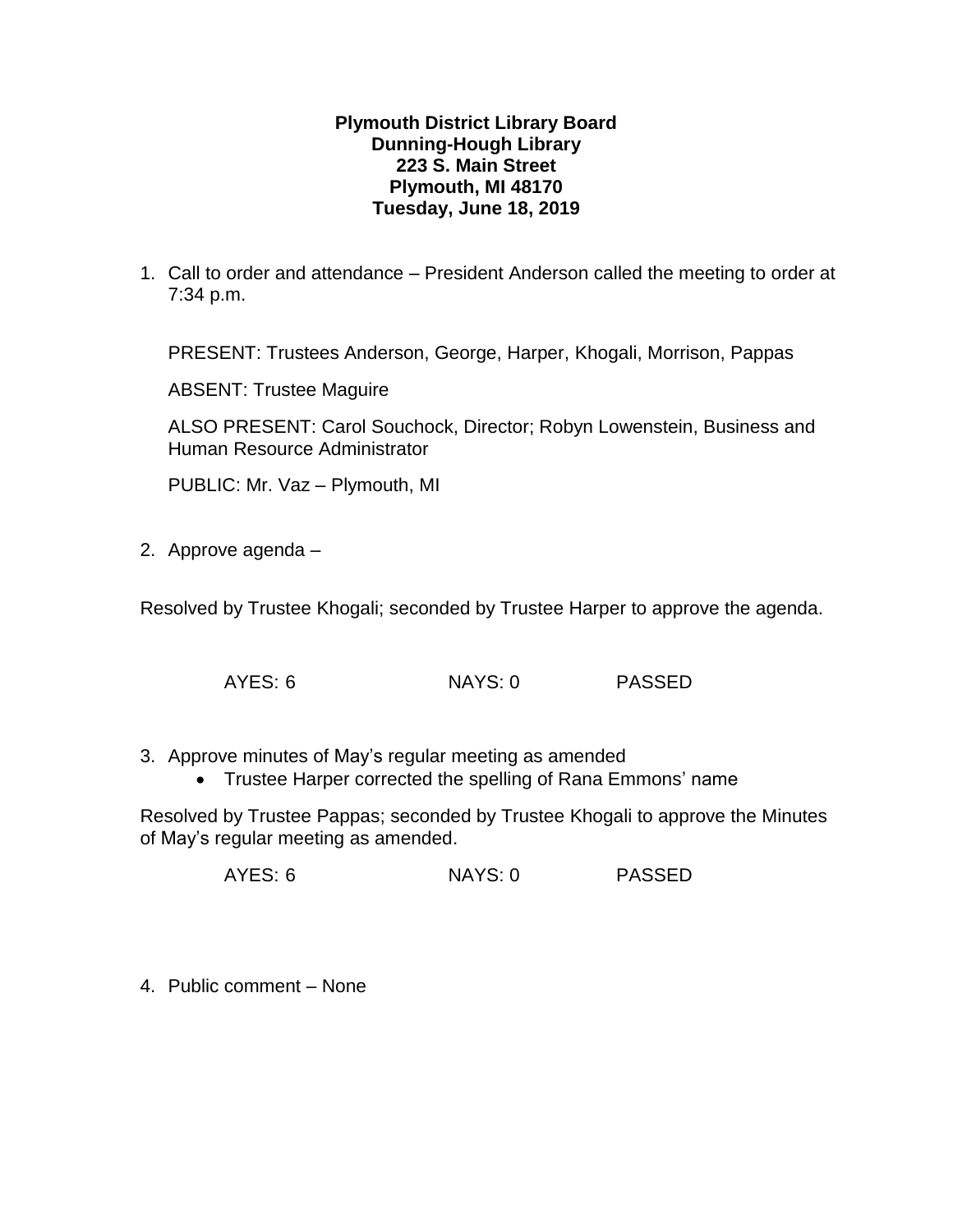DLB Meeting 06/18/2019 **Page 2** 

- 5. Financial report and list of May's bills
	- The Friends of the Plymouth District Library generously donated \$5,000 to the Library's account at Community Foundation of Southeast Michigan and have created a new account in the amount of \$5,000 to begin saving for the Library's future needs
	- Director Souchock is investigating the costs associated with replacing the boiler pumps. Director Souchock is estimating the costs will be less than \$25,000
	- Director Souchock stated the Library will be investigating investment options for the VEBA plan due to changes at Alerus

Resolved by Trustee Harper; seconded by Trustee Pappas to accept the financial report.

AYES: 6 NAYS: 0 PASSED

Resolved by Trustee Harper; seconded by Trustee Khogali to approve for payment check numbers 28119 through 28224 and May's payroll and retirement transfers and monthly interest notices.

| AYES: 6 | NAYS: 0 | <b>PASSED</b> |
|---------|---------|---------------|
|         |         |               |

- 6. Librarians' Report
	- Director Souchock spoke about Holly Hibner's comments in reference to the American Creed event, in which Ms. Hibner expressed the positive outcome(s) that occurred at this event
	- One of our patrons, Angelique James, has donated 15 rolling carts for the Library's staff to use. Her company no longer needed them and she thought of the library
	- The Michigan Library Association's conference will be held October 16-18 of this year in Novi. Director Souchock asked board members to attend at least one of the days
	- Shirley Bruursema has offered to participate in next year's Staff Day to help educate the staff
	- The Library's website will be changing the first of July to WordPress. This more user friendly software will make it easier for staff to update and maintain the website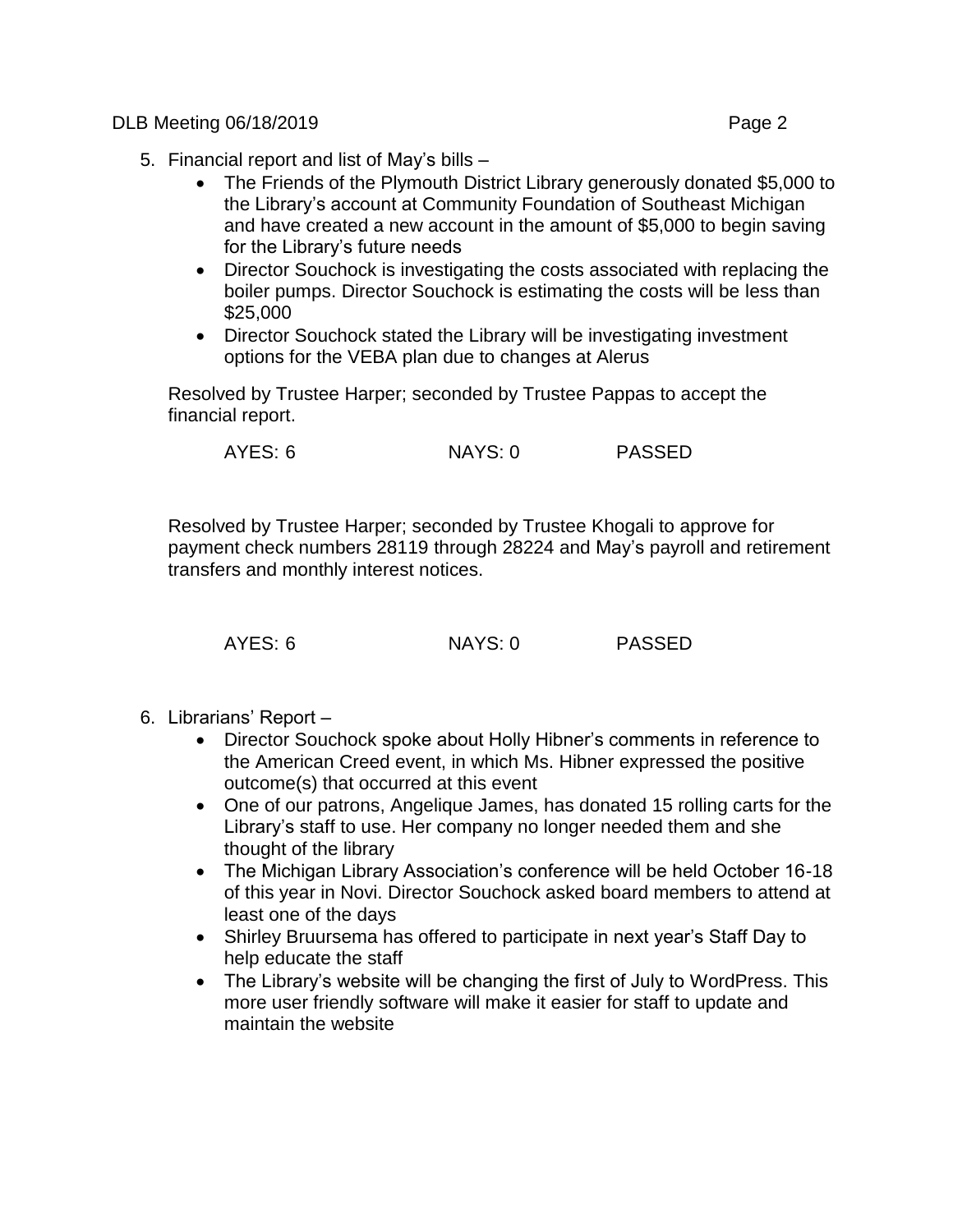## 7. Committee Reports

- 7.1 Building Committee No June Meeting
- 7.2 Personnel Committee No June Meeting
- 7.3 Goals Committee No June Meeting
- 7.4 VEBA Committee -= June 17, 2019 Meeting
	- Trustee Harper said the VEBA committee met with the representative from Alerus, who recommended that the Library keep some funds in the money market and consider real estate and mortgage investment. The Library's current investment policy makes it impossible to invest in these sectors. Director Souchock and Robyn Lowenstein, Business and Human Resource Administrator, will be seeking advice on updating the Library's investment policy. The VEBA committee recommends seeking alternative investment companies, in order to explore more investment opportunities for the Library
	- The VEBA Committee will be meeting again in August and will provide the board with updated information in September
- 8. Old Business
	- 8.1 IT and Facility Staffing Update
		- Director Souchock said over 100 candidates applied for this position. Ten were interviewed with 5 being asked back for a second interview. Interviews will be completed this weekend. The Library's goal is for the new IT person to start in early August, with our current IT contractor remaining onboard through early September. There are two positions that need to be filled. The Head of IT, which is being filled now, and a manager position to administer projects and manage the IT team, which will be filled this fall
		- Director Souchock said the Facilities Lead is out on medical leave. A decision was made to keep the current contracting company for the remainder of his absence